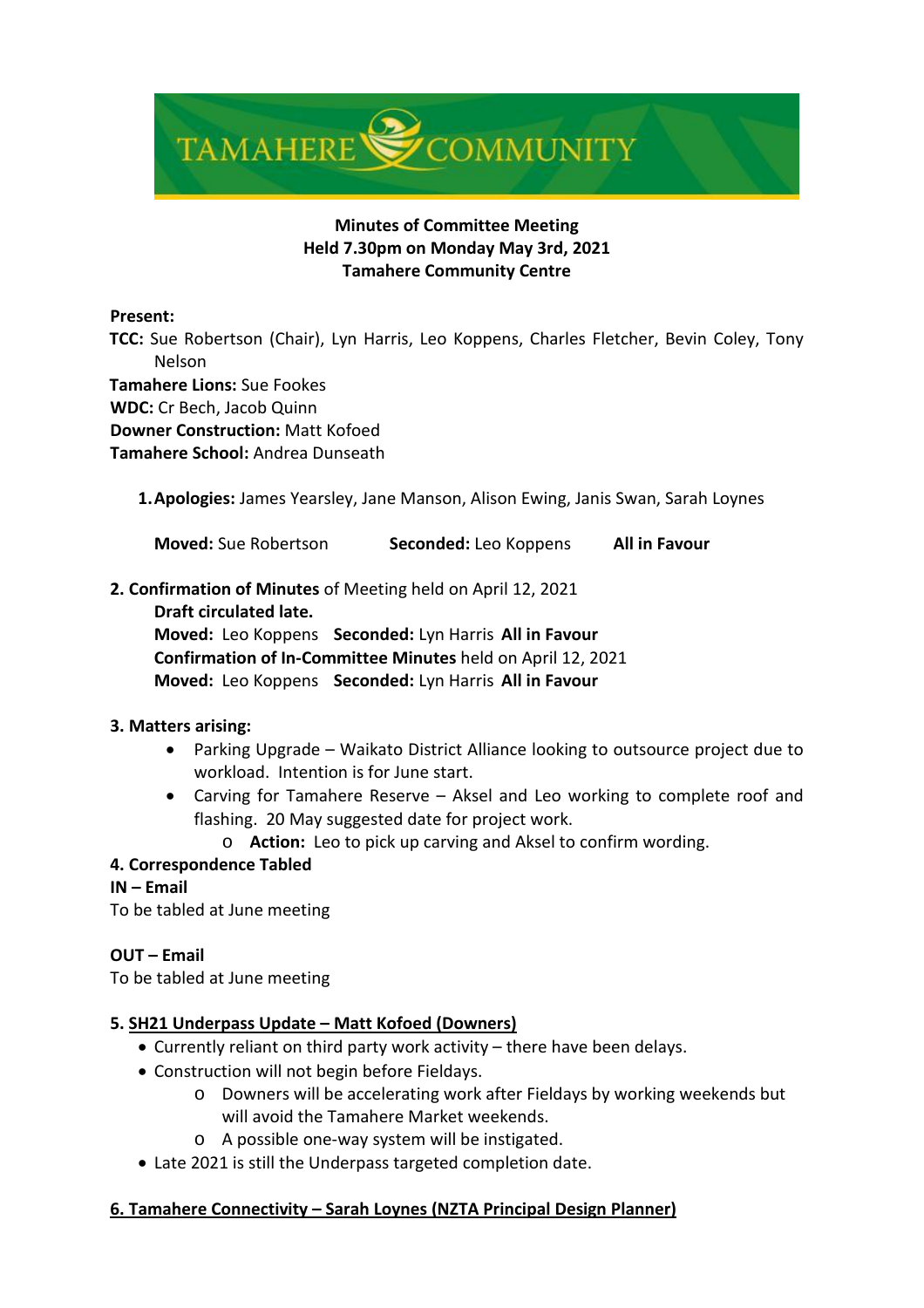- **Motion:** *Confirmation of Special Meeting to be held with Sarah Loynes Monday 24 May 2021 at 6.00pm.*
- **Moved:** Sue Robertson **Seconded:** Leo Koppens **All in favour**
- James circulated a long list of options 13 April 2021– we need to consider these along with Southern Links, closure of Devine & Newell Roads and timings.
- **Action** Leo to book room

## **7. WDC Te Awa Update – Luke Mc Carthy (verbal report to Sue R prior to meeting)**

- Luke expects the new roundabouts to commence building early July.
- Riverglade Drive to SH21 swept today. Now open.
- Water toby issue corrected.
- Sue confirmed to Luke the issue of "boy racers" down Wiremu Tamihana Drive is ongoing with John Nicholson (local resident & ratepayer) being chased and bottles thrown at his vehicle as he attempted to video the activity in the parking area of the Park. Sue asked for possible mitigation options. Luke suggested security cameras. Aksel suggested WDC installation of temporary roundabouts.
- **Action:** Jacob to follow-up on possible options.

# **8. Tamahere Community Committee Issues Report - Jacob Quinn (Circulated)**

- **Tamahere Pavilion/ Stage** Sue will circulate a photo of a possible stage option that Leo found. Jacob will circulate Council design when it is available.
- **Tamahere Park Fitness Trail –** Please refer plan as confirmed last year (May 2020)
- **Tamahere Hall status update** Contact has been made with the Charities Commission to get this resolved. Five years of Financial Statements have not been lodged. The Hall Committee are working on getting the reports audited before presenting to the Charities Commission. The Hall Committee can then apply for Loss recovery which, hopefully, will cover the cost of auditing reports.
- **LTP**  Submissions close Friday 7 May 2021.

# **9. Cr Bech Report –** (Circulated)

- **By -Law updates** –Water By-Law and Keeping of Dogs.
	- o Currently Urban properties can have 2 dogs plus puppies (under 3mths). There is no limit for Rural properties. The review sets to change this and align Rural with Urban numbers. People keeping more dogs than this will need to apply for a concession e.g., breeders and farmers.
- Development Contribution Policy is under review at the same time as the LTP 2021- 2031. There were several changes discussed. The focus was on the changes to how ancillary buildings would be assessed by Council. Council proposes to charge small dwellings a whole HEU (Household Equivalent Unit) where in the past they have been charged 25% or 50% (depending on size) of a HEU. In addition to this Council are proposing to charge additional Development Contribution charges on properties that were sub divided years ago but not built on. As time has progressed Development Contribution charges have increased, and these bare blocks will be charged at the new rates when applying for building consents.
- **Motion:** *Charles will provide a submission on behalf of the Tamahere Community Committee. Charles will provide to Lyn to submit by Friday 7 May 2021.*
- **Moved:** Sue Robertson **Seconded:** Charles Fletcher **All in Favour**

### **10. Other Business**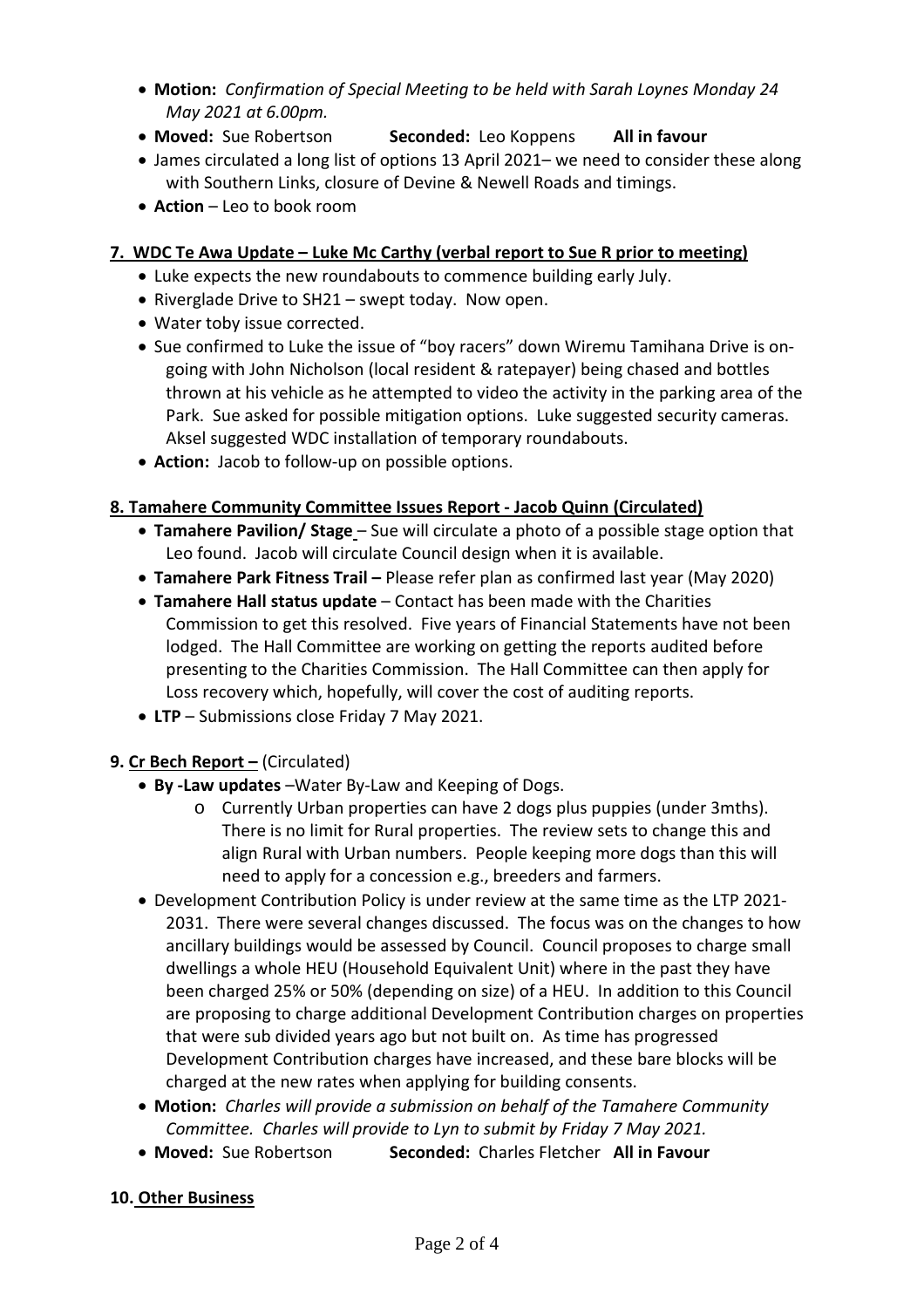## **Tamahere Lions Update**

- Sue Fookes held a successful inaugural meeting at her home last week bringing together interested groups from the community.
- Various options are to be collated and be available for consideration by this group in September.
- **Action:** Leo to provide Sue Fookes with the original playground plans.

## **Hub Bus Stops and Parking**

- Sue and Leo presented submission to WRC which appeared to be positively received.
- There is an awareness of initiatives in the HCC Spatial Plan that could provide a better service to Tamahere. It was conceded that this would require a bus stop.

### **Reserve and Gully Walkway Subcommittee**

- Tamahere Mangaone Restoration Trust (TMRT), TCC, DOC and Council met at the Reserve Monday 19 April to discuss Reserve Classification, naming and restoration issues.
- Rebecca Law (WDC Reserves Planner) has summarized the meeting with the Council's reasoning for supporting the reclassification to be a Scientific Reserve with a Primary purpose of the reserve being Ecological restoration and protection and a Secondary purpose of Passive recreation. Reserve reclassification will not be gazetted with any restriction of public access to the reserve as this would be counter intuitive to the secondary purpose.
- Naming of the Reserve is still an issue. Through Council consultation with Ngaati Hauaa iwi, the name Maneapoto Reserve was proposed.
- **Motion:** *Crawfords Quarry, locally known as Tamahere Reserve, should retain the name Tamahere Reserve.*
- **Moved:** Charles Fletcher **Seconded:** Leo Koppens **All in favour**
- **Motion:** *By way of clarification can the WDC explain the relevance of Maneapoto Reserve in renaming the Tamahere Reserve.*
- **Moved:** Charles Fletcher **Seconded:** Leo Koppens **All in favour**
- Uncertainty still exists regarding funding in the LTP for gully restoration within this Reserve. This will be highlighted further in the TCC LTP 2021-2031 Submission.
- MOU is moving along with Council confirming that the TMRT will need to become the vehicle for negotiating easements for the successful establishment of Gully Walkways.
- The ultimate goal is to achieve a concept plan for the Reserve to support its ongoing restoration program.
- **Action**: Secretary to feed back to Rebecca that her letter has been received and a full response will come to her at the end of the month.

### **LTP Submission**

- Submission close 5pm Friday 7 May 2021.
- TCC to encourage Ratepayers to make their own submissions particularly on the three points requesting feedback from the Council.
- The Submission covers:
	- o Proposed General rates Increase rate of increase.
	- o Pensioner Housing keep or sell to a responsible service provider.
	- o Inorganic Kerbside Rubbish Collection keep or discontinue service.
	- o Anything else you would like to discuss from the Consultation documents.
	- o Blueprint initiatives the importance of their relevance to the Councils LTP projects.